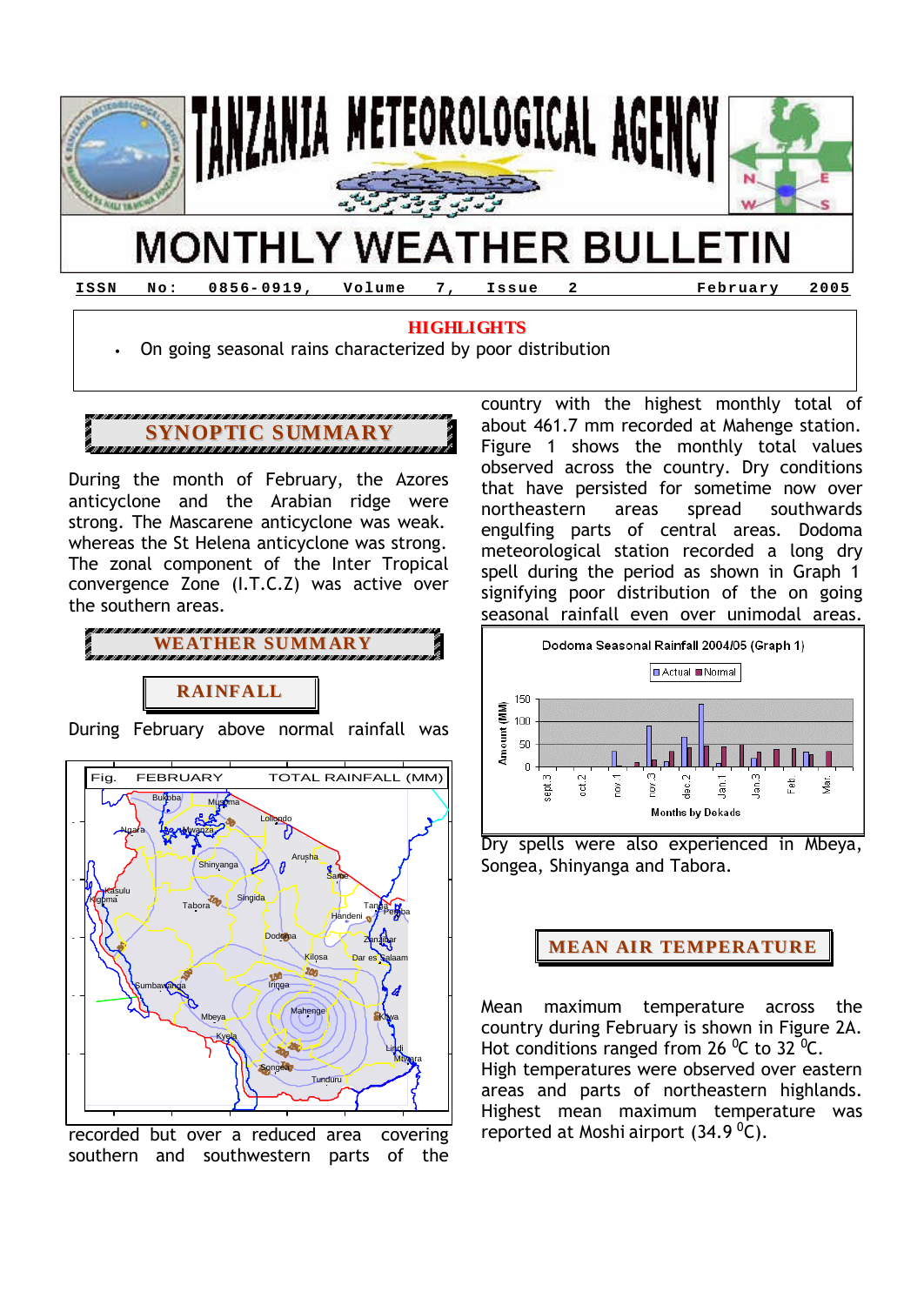**Volume 7, Issue 2 February 2005** 



Lower mean maximum temperatures were recorded over the southwestern highlands with Sumbawanga meteorological station reporting 25.0  $^0$ C. On the other hand mean minimum temperature profile for February is shown as Figure 2B. Cool conditions ranged between  $16 \degree$ C and  $24 \degree$ C indicating a downward trend of higher minimum values compared to the previous month. The eastern



sector exhibited higher values compared to the inland situation.

#### **SUNSHINE HOURS**

Mean bright sunshine hours during February recorded across the country is shown in Figure 3. Durations of mean bright



sunshine ranged from around 2 hours to about 10 hours per day, a general decrease by 4 hours on lower value observed during January. Longer bright sunshine hours mainly greater than 10 hours per day, continued to persist over the extreme northeastern corner, whereas shorter bright sunshine hours less than 2 hrs per day in this month was observed close to the south and southwestern border areas of the country, mainly caused by the influx of cold winds from south.

# **MEAN DAILY WINDSPEED**

 Mean wind speed across the country during February ranged between 2 km/hr and 12 km/hr as shown in Figure 4 below. Maximum values were recorded over the northeastern sector of the country while on the other hand low wind speed values were observed generally over southwestern highlands. Compared to last month, the pattern is the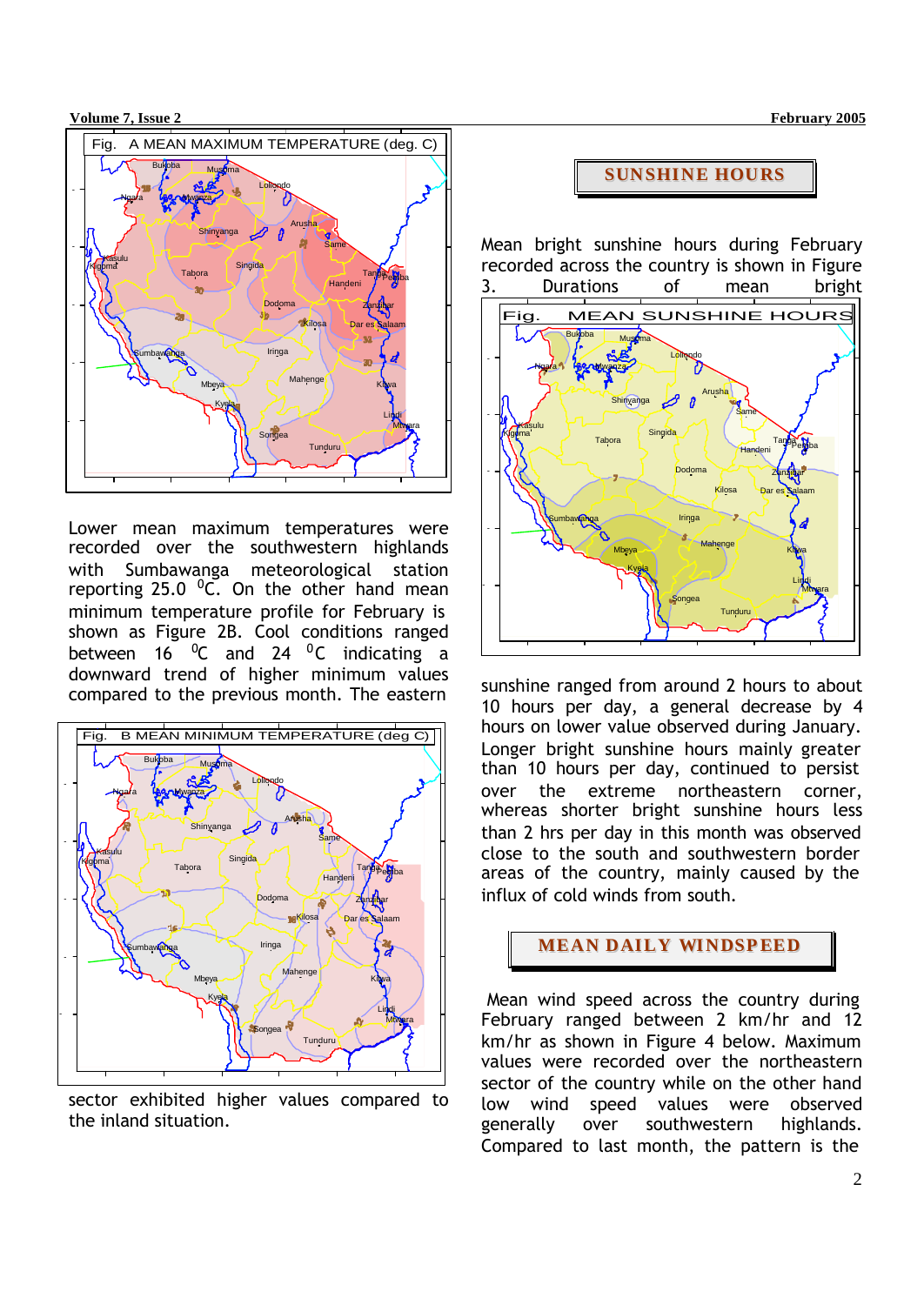#### **Volume 7, Issue 2 February 2005**

same though minimum speeds dropped from 4 to an average of 2km per hour.





Satellite information is shown as rainfall estimates for the period 11 – 20 February (Fig. 5) suggesting some rainfall activity over the



the country to have been mainly in the south and southwest and patches over parts of central areas. Dry conditions during the period persisted over northern, eastern and western sectors of the country which corresponds to ground data of below normal rainfall.



During February soil moisture supply over most parts of the country continued to drop to permanent wilting levels especially on maize. Stunted and wilting maize covered most fields over bimodal areas of magu, shinyanga, Meatu, Karatu, Monduli, Ngorongoro, Arumeru, Rombo Same, Lushoto and Korogwe districts. Over unimodal areas districts tat experienced moisture stress include, Dodoma rural, Mbarali and northern Iringa. Adequate soil moisture conditions prevailed over Mahenge district. Field activities ranged from weeding over unimodal areas to land preparation over parts of bimodal areas (Moshi district). Drought tolerant crops such as sorghum and cassava managed to prevail better than maize over central and southern regions. The remaining areas had generally moderate crop performance.

## **HYDROMETEOROLO GY**

The dry spells experienced in February did not help to raise water levels in rivers and water reservoirs. Water for industrial and domestic purposes should be used sparingly.



The slightly increased windy condition across the country that prevailed during the month maintained prospects for diseases such as colds, coughs, pneumonia and asthma.